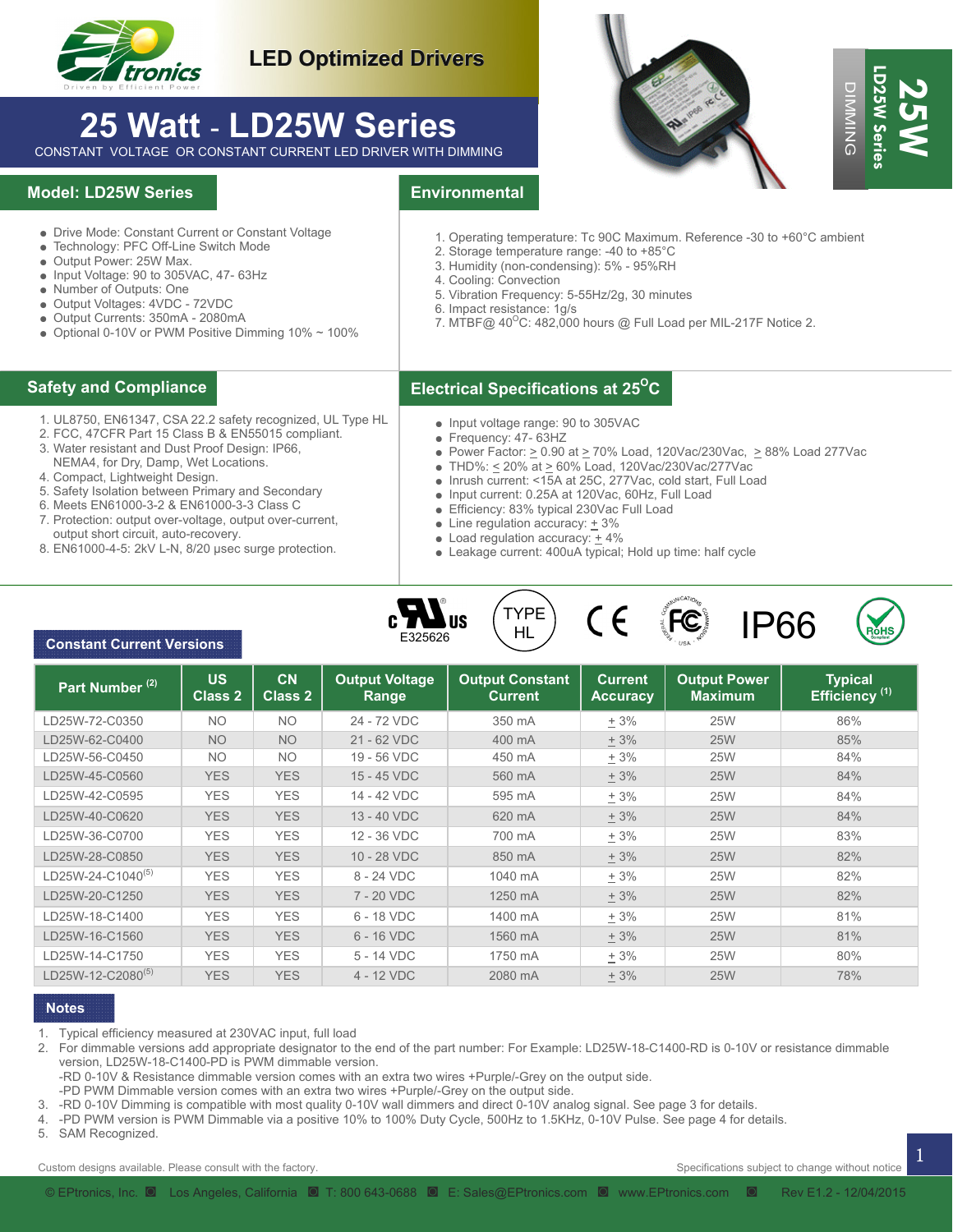



# **30 Watt - LD30W Series 25 Watt** - **LD25W Series**

### **Constant Voltage Versions**

| <b>Constant Voltage Versions</b>                                                                                                                            |                                                                                                                 |                                                                                                            |                                                              |                                                                                                |                                   |                                                                                                                                                                                                                                                                                                                                                                                    |                                                                                                                                       |
|-------------------------------------------------------------------------------------------------------------------------------------------------------------|-----------------------------------------------------------------------------------------------------------------|------------------------------------------------------------------------------------------------------------|--------------------------------------------------------------|------------------------------------------------------------------------------------------------|-----------------------------------|------------------------------------------------------------------------------------------------------------------------------------------------------------------------------------------------------------------------------------------------------------------------------------------------------------------------------------------------------------------------------------|---------------------------------------------------------------------------------------------------------------------------------------|
| <b>Part Number</b>                                                                                                                                          | <b>US</b><br><b>Class 2</b>                                                                                     | <b>CN</b><br><b>Class 2</b>                                                                                | <b>Output Constant</b><br><b>Voltage</b>                     | <b>Output Current</b><br><b>Maximum</b>                                                        | <b>Voltage</b><br><b>Accuracy</b> | <b>Output Power</b><br><b>Maximum</b>                                                                                                                                                                                                                                                                                                                                              | <b>Typical</b><br>Efficiency <sup>(1)</sup>                                                                                           |
| LD25W-72                                                                                                                                                    | <b>NO</b>                                                                                                       | <b>NO</b>                                                                                                  | 72 VDC                                                       | 88 - 350 mA                                                                                    | $+5%$                             | <b>25W</b>                                                                                                                                                                                                                                                                                                                                                                         | 86%                                                                                                                                   |
| LD25W-62                                                                                                                                                    | <b>NO</b>                                                                                                       | <b>NO</b>                                                                                                  | 62 VDC                                                       | 100 - 400 mA                                                                                   | $+5%$                             | <b>25W</b>                                                                                                                                                                                                                                                                                                                                                                         | 85%                                                                                                                                   |
| LD25W-56                                                                                                                                                    | <b>NO</b>                                                                                                       | <b>NO</b>                                                                                                  | <b>56 VDC</b>                                                | 113 - 450 mA                                                                                   | $+5%$                             | <b>25W</b>                                                                                                                                                                                                                                                                                                                                                                         | 84%                                                                                                                                   |
| LD25W-45                                                                                                                                                    | <b>YES</b>                                                                                                      | <b>YES</b>                                                                                                 | 45 VDC                                                       | 140 - 560 mA                                                                                   | ± 5%                              | <b>25W</b>                                                                                                                                                                                                                                                                                                                                                                         | 84%                                                                                                                                   |
| LD25W-40                                                                                                                                                    | <b>YES</b>                                                                                                      | <b>YES</b>                                                                                                 | 40 VDC                                                       | 155 - 620 mA                                                                                   | $+5%$                             | <b>25W</b>                                                                                                                                                                                                                                                                                                                                                                         | 84%                                                                                                                                   |
| LD25W-36                                                                                                                                                    | <b>YES</b>                                                                                                      | <b>YES</b>                                                                                                 | 36 VDC                                                       | 175 - 700 mA                                                                                   | ± 5%                              | <b>25W</b>                                                                                                                                                                                                                                                                                                                                                                         | 83%                                                                                                                                   |
| LD25W-28                                                                                                                                                    | <b>YES</b>                                                                                                      | <b>YES</b>                                                                                                 | 28 VDC                                                       | 213 - 850 mA                                                                                   | $+5%$                             | <b>25W</b>                                                                                                                                                                                                                                                                                                                                                                         | 82%                                                                                                                                   |
| LD25W-24(5)                                                                                                                                                 | <b>YES</b>                                                                                                      | <b>YES</b>                                                                                                 | 24 VDC                                                       | 260 - 1040 mA                                                                                  | ± 5%                              | <b>25W</b>                                                                                                                                                                                                                                                                                                                                                                         | 82%                                                                                                                                   |
| LD25W-20                                                                                                                                                    | <b>YES</b>                                                                                                      | <b>YES</b>                                                                                                 | 20 VDC                                                       | 313 - 1250 mA                                                                                  | $+5%$                             | <b>25W</b>                                                                                                                                                                                                                                                                                                                                                                         | 82%                                                                                                                                   |
| LD25W-18                                                                                                                                                    | <b>YES</b>                                                                                                      | <b>YES</b>                                                                                                 | 18 VDC                                                       | 350 - 1400 mA                                                                                  | ± 5%                              | <b>25W</b>                                                                                                                                                                                                                                                                                                                                                                         | 81%                                                                                                                                   |
| LD25W-16                                                                                                                                                    | <b>YES</b>                                                                                                      | <b>YES</b>                                                                                                 | 16 VDC                                                       | 390 - 1560 mA                                                                                  | $+5%$                             | <b>25W</b>                                                                                                                                                                                                                                                                                                                                                                         | 81%                                                                                                                                   |
| LD25W-14                                                                                                                                                    | <b>YES</b>                                                                                                      | <b>YES</b>                                                                                                 | 14 VDC                                                       | 438 - 1750 mA                                                                                  | ± 5%                              | <b>25W</b>                                                                                                                                                                                                                                                                                                                                                                         | 80%                                                                                                                                   |
| LD25W-12(5)                                                                                                                                                 | <b>YES</b>                                                                                                      | <b>YES</b>                                                                                                 | 12 VDC                                                       | 520 - 2080 mA                                                                                  |                                   |                                                                                                                                                                                                                                                                                                                                                                                    |                                                                                                                                       |
|                                                                                                                                                             | $0.69$ [17.5]                                                                                                   |                                                                                                            | Weight:                                                      | Material: Black PC ABS Plastic Case<br><b>Fully Encapsulated</b><br>198 grams (7.0 oz) Typical | $+5%$                             | <b>25W</b><br><b>Labeling Example</b><br>$\frac{\text{AC INPUT}}{\text{L} = \text{BLACK}}$<br>$V = WHTE$<br><i>A</i> tronics<br>Part Number: LD25W-36-C0700-RD                                                                                                                                                                                                                     | 78%<br><b>LED Optimized Driver</b><br>www.EPtronics.com<br>000 643-0688/310 536-070                                                   |
| <b>Mechanical Dimensions: Inches [mm]</b><br>BLACK(L)<br>WHITE(N<br>ENIM OSLE NIMI6'S<br>AC INPUT<br>$0.16 [4.0] \rightarrow$<br>$0.16$ [4.0] $\Rightarrow$ | Dimming Control<br>PURPLE(+)/GREY(-)<br>0.39±0.04<br>[170]<br>DC OUTPUT<br>$\mathbb I$<br>$RED(+)$<br>$BLUE(-)$ | $[1+01]$ +00+620<br><b>5.91MIN [150</b><br>$\sum_{i=1}^{n}$<br>HOT SPOT<br>$2.75$ [70.0]<br>$\overline{2}$ | 3.07 [78.0]<br>$-5.91$ MIN [150 MIN]<br>$0.39\pm0.04$ [10±1] |                                                                                                |                                   | Input Voltage: 90-305 VAC 50/60 Hz<br>Input Current: 0.35 Amp Max<br>Output Voltage: 12-36 VDC<br>Output Current: 700 mA Constant Current<br>Output Power: 25W Max<br>UL & cUL Class 2 Output, UL Type HL<br><b>IP66</b><br>$\mathbf{u}_\text{us}$<br>$\frac{\text{0-10V Dim Input}}{\text{DIM}+} = \text{PURPLE}}{\text{DIM}+} = \text{GRAY}$<br>E325626<br>HG<br><b>REV E1.2</b> | <b>RoHS</b><br>FC<br>$\epsilon$<br>$\frac{\mathsf{DC}\,\, \mathsf{OUTPUT}}{\mathsf{F} = \mathsf{RED}}$<br>$-$ = BLUE<br>Made in China |

### **Mechanical Dimensions: Inches [mm]**







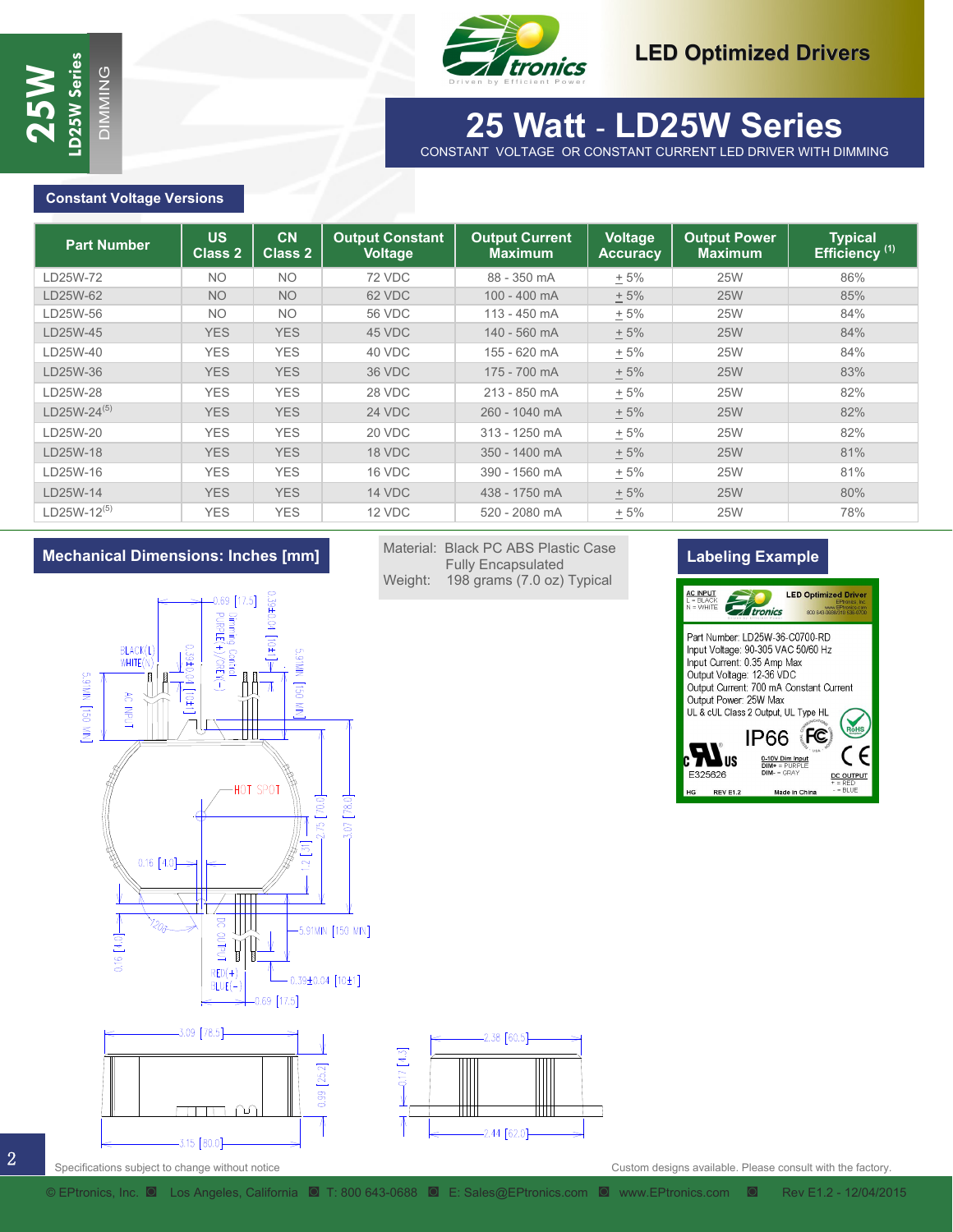

**LED Optimized Drivers**

## **25 Watt** - **LD25W Series**  CONSTANT VOLTAGE OR CONSTANT CURRENT LED DRIVER WITH DIMMING

| -RD 2-Wire 0-10V CCR Dimming Scheme             |                  |                |                |
|-------------------------------------------------|------------------|----------------|----------------|
| <b>Parameters</b>                               | <b>Minimum</b>   | <b>Typical</b> | <b>Maximum</b> |
| Source Current out of 0-10V Purple Wire         | 0 <sub>m</sub> A |                | 2mA            |
| Absolute Voltage Range on 0-10V (+) Purple Wire | $-2.0V$          |                | $+15V$         |
| Sink Current into 0-10V Purple Wire             | 0 <sub>m</sub> A |                | 1.2mA          |

### **Notes**

- 1. -RD 0-10V dimmable version comes with an extra two wires +Purple/-Grey on the output side.
- 2. -RD version is compatible with most 0-10V Wall Slide dimmers and direct 0-10V analog signal.
- Recommended wall slide dimmer is Leviton IP710 or equivalent
- 3. -RD 0-10V dimmable version is not intended to dim below about 5% @ 0V or 10% @ 1.0V
- 4. -RD 0-10V dimmable version output will be 100% with Purple/Grey open and minimum with Purple/Grey Shorted.





### % Output Current vs. 0-10VDC Dimming Input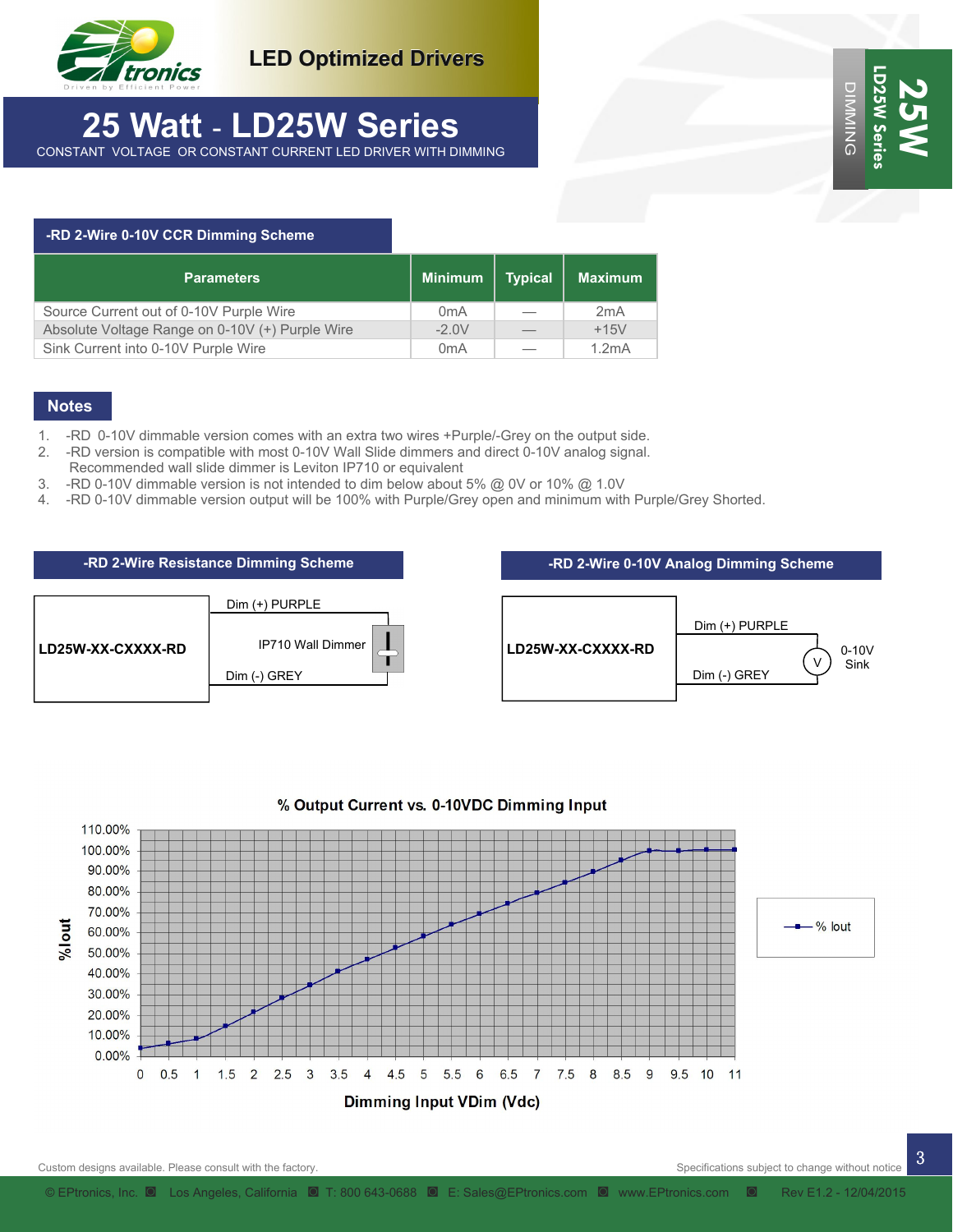

# **30 Watt - LD30W Series 25 Watt** - **LD25W Series**

CONSTANT VOLTAGE OR CONSTANT CURRENT LED DRIVER WITH DIMMING MING

### **-PD 2-Wire CCR PWM Positive Dimming Scheme**

| <b>Parameters</b>                                         | <b>Minimum</b>   | <b>Typical</b> | <b>Maximum</b> |
|-----------------------------------------------------------|------------------|----------------|----------------|
| Absolute Maximum Voltage Range on PWM Input (Purple Wire) | $-2.0V$          | 10V            | $+15V$         |
| Input LOW Level Voltage Range (Purple Wire)               | $-2.0V$          | 0V             | $+5.5V$        |
| Input HIGH Level Voltage Range (Purple Wire)              | $+9.0V$          | 10V            | $+15V$         |
| Current into PWM Input (Purple Wire)                      | 0 <sub>m</sub> A |                | 1.2mA          |
| Source Current out of PWM Input (Purple Wire)             | 0 <sub>m</sub> A |                | 2mA            |
| PWM Input Signal Frequency                                | 500Hz            |                | 1500Hz         |
| PWM Input Signal Positive Duty Cycle                      | $0\%$            | $10 - 90\%$    | 100%           |

### **Notes**

- 1. -PD PWM Dimmable version comes with an extra 2 wires +Purple/-Grey on the output side.
- 2. -PD PWM Dimmable version is not intended to dim below about 5% @ 0% Duty Cycle or 10% @ 10% Duty Cycle
- 3. -PD PWM dimmable version output will be 100% with Purple/Grey open and minimum with Purple/Grey Shorted.

### **-PD 2-Wire PWM Positive Dimming Scheme**



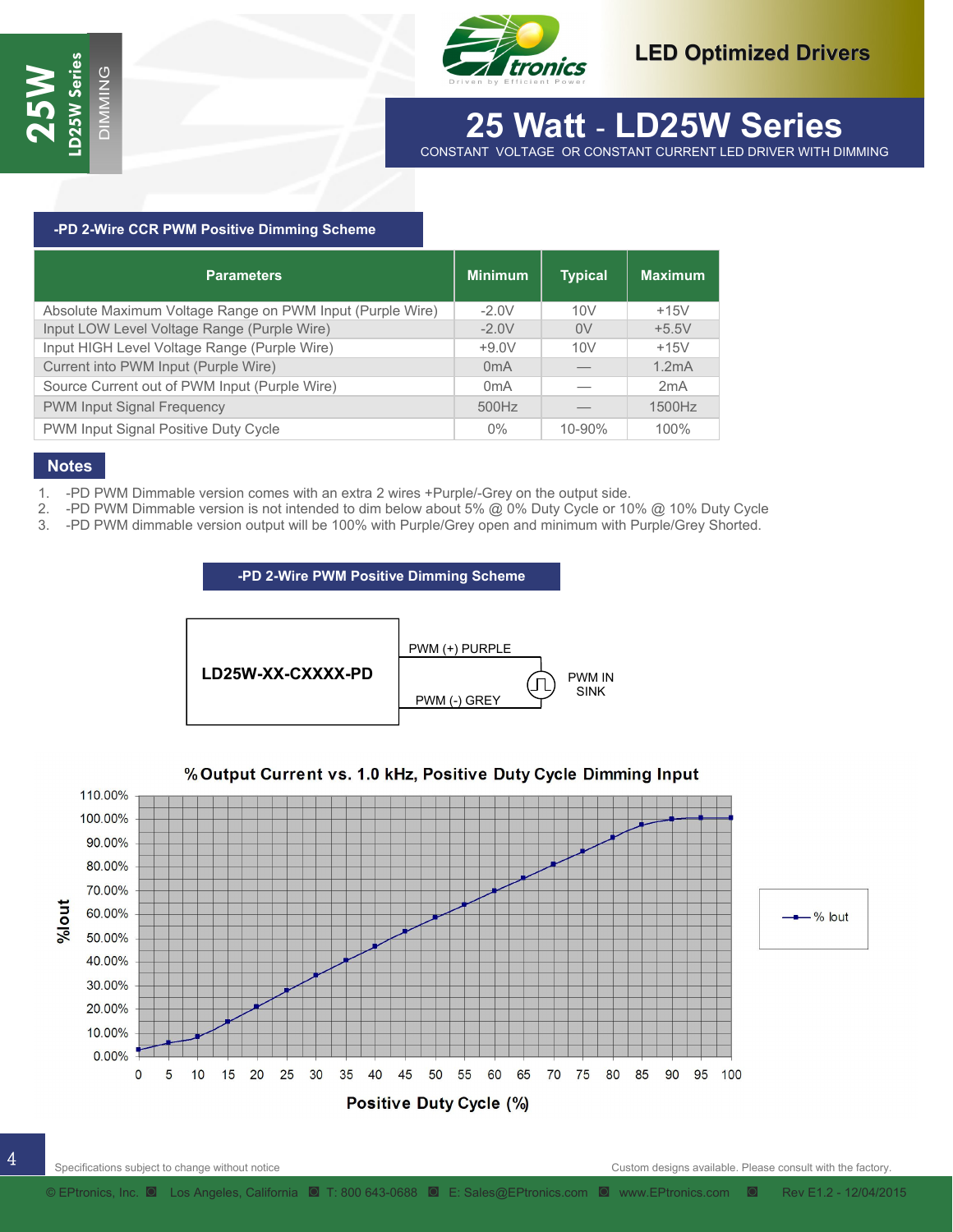

# **25 Watt** - **LD25W Series**

CONSTANT VOLTAGE OR CONSTANT CURRENT LED DRIVER WITH DIMMING

### **Input Specifications**

| <b>Parameter</b>       | Min.   | Typ. | Max.        | <b>Notes/Conditions</b>                                               |
|------------------------|--------|------|-------------|-----------------------------------------------------------------------|
| Input Voltage          | 90 Vac |      | 305 Vac     | 120, 230, 240, 277 Vac Nominal Values                                 |
| Input Frequency        | 47 Hz  |      | 63 Hz       | 50/60Hz Nominal                                                       |
| Input AC Current       |        |      | 0.24A       | Measured at 120Vac/60Hz Input, Output Full load.                      |
|                        |        |      | 0.13A       | Measured at 230Vac/60Hz Input, Output Full load.                      |
| Inrush Current (Peak)  |        |      | 15A         | Measured at 277Vac/60Hz Input, Output Full Load, Ta 25°C, Cold Start  |
| Inrush Current $(I2t)$ |        |      | $0.09 A^2s$ | 50% Ipeak duration $\sim$ 750 usec (1/2*Ip <sup>2*t</sup> )           |
|                        |        |      | 0.28mA      | Measured at 120Vac/60Hz Input, Output Full load.                      |
| Leakage Current        |        |      | 0.75mA      | Measured at 277Vac/60Hz Input, Output Full load.                      |
| <b>THD</b>             |        |      | 20%         | Measured at 120, 230, 277Vac Input, Output >60% Load                  |
| Power Factor (PF)      | 0.90   |      |             | $\geq$ 0.90 at $\geq$ 70% Load, 120Vac/230Vac, $\geq$ 88% Load 277Vac |

### **Output Specifications**

| <b>Parameter</b>           | Min.      | Typ.      | Max.                     | <b>Notes/Conditions</b>                                                                               |
|----------------------------|-----------|-----------|--------------------------|-------------------------------------------------------------------------------------------------------|
| DC Output Voltage          | Per Table |           | Per Table                | Per Tables on Page 1                                                                                  |
| DC Output Constant Current | $-3%$     | Per Table | $+3%$                    | Per Tables on Page 1                                                                                  |
| <b>Output Power</b>        |           |           | Per Table                | Per Tables on Page 1                                                                                  |
| Ripple & Noise (Vpk-pk)    |           |           | 20% Vo                   | 20 MHz BW, Full load output in parallel with 0.1 µF ceramic & 10 µF<br>Electrolytic.                  |
| Ripple (lpk-pk)            |           |           | 50% lo                   | 20 MHz BW, Full load output in parallel with 0.1 µF ceramic & 10 µF<br>Electrolytic. 120 Hz component |
| Start-up Time              |           | 700 mS    | 1000 mS                  | Measured at 120Vac/60Hz Input, Output Full load.                                                      |
| Hold-up Time               |           | 30 mS     | $\overline{\phantom{0}}$ | Typical @ 277Vac Input, Output Full load.                                                             |

### **Environmental Specifications**

| <b>Parameter</b>           | Min.                     | Typ. | Max.                     | <b>Notes/Conditions</b>                                             |
|----------------------------|--------------------------|------|--------------------------|---------------------------------------------------------------------|
| Case Temperature (Tc)      | -30 $^{\circ}$ C         |      | +90 $\degree$ C          | Measured at location specified on case.                             |
| Operating Temperature (Ta) | -30 $\mathrm{^{\circ}C}$ |      | +60 $\degree$ C          | This is a reference range. To controls temperature range.           |
| Storage Temperature (Ts)   | -40 $^{\circ}$ C         |      | +85 $\mathrm{^{\circ}C}$ | Non operating temperature range.                                    |
| <b>Operating Humidity</b>  |                          |      | 95% RH                   | Relative Humidity, non-condensing.                                  |
| Vibration                  | 5 Hz                     |      | 55 Hz                    | 2G, 10 minutes/1 cycle, period 30 minutes, each along X, Y, Z axis. |
| <b>MTBF</b>                | 482.000<br>Hours         |      |                          | MIL-HDBK-217F Notice 2, Ta = 25C, Output Full Load.                 |

### **Protection Specifications**

| <b>Parameter</b>           | Min. | Typ. | Max.    | <b>Notes/Conditions</b>                          |
|----------------------------|------|------|---------|--------------------------------------------------|
| Output Short Circuit (SCP) |      |      |         | No Damage, Auto recovery after short is removed. |
| Output Over Current (OCP)  |      |      | +8% lo  | Constant Current Limiting circuit.               |
| Output Over Voltage (OVP)  |      |      | 120% Vo | No Damage, Auto recovery after fault is removed. |

Custom designs available. Please consult with the factory. Specifications subject to change without notice of the factory.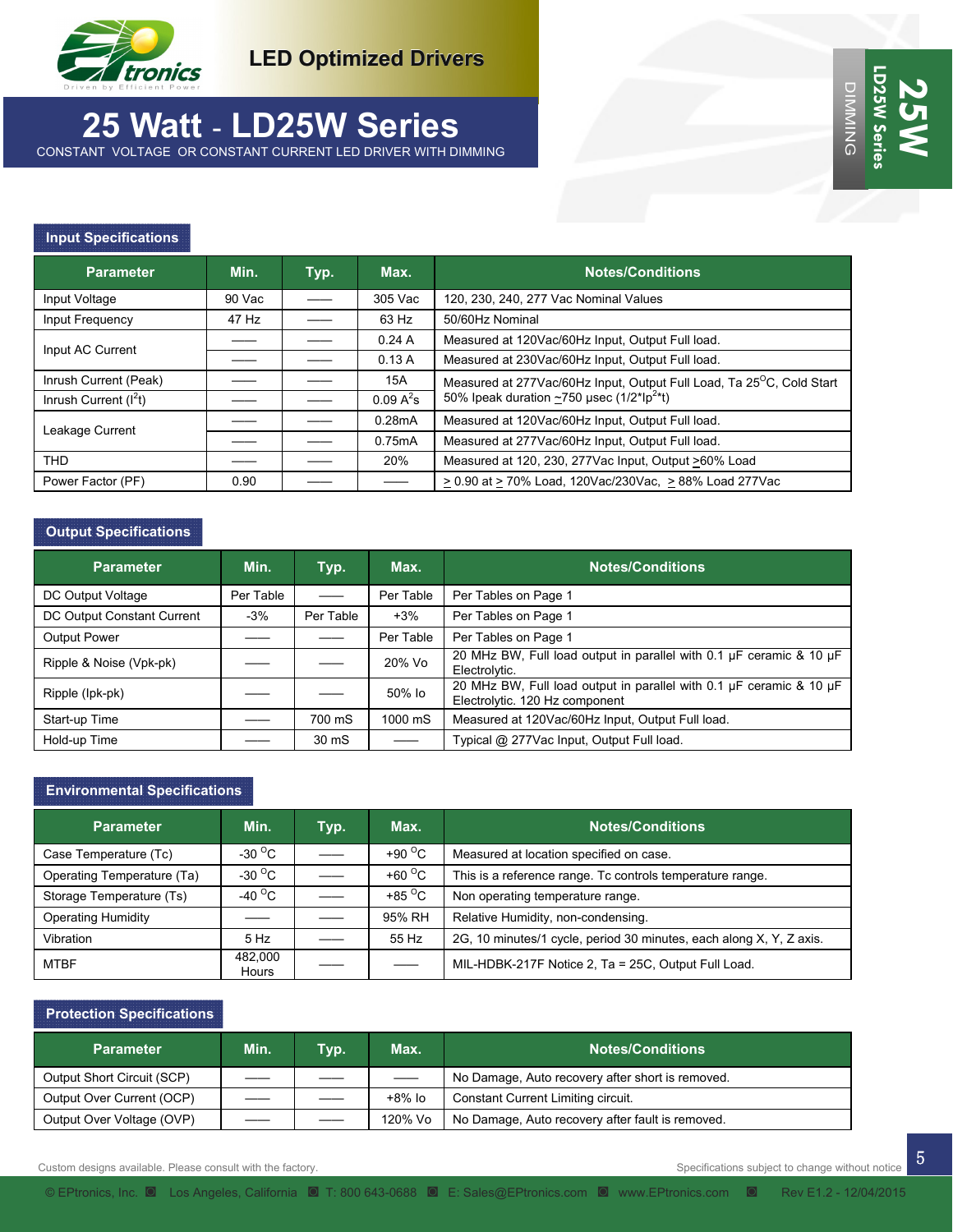

## **30 Watt - LD30W Series 25 Watt** - **LD25W Series**  CONSTANT VOLTAGE OR CONSTANT CURRENT LED DRIVER WITH DIMMING

### **Safety Compliance**

| <b>Safety</b>               | Notes/Standards                                                        |
|-----------------------------|------------------------------------------------------------------------|
| UL/CUL                      | UL8750, UL1310 for UL Class 2 & CAN/CSA C22.2 No. 250.13, UL Type HL   |
| <b>CE</b>                   | EN61347-1, EN61347-2-13                                                |
| Withstand Voltage           | Input to Output: 3750 Vac                                              |
| <b>Isolation Resistance</b> | Input to Output: >100 M $\Omega$ , 500VDC @ 25 <sup>o</sup> C, 70 % RH |
| <b>Dimming Circuit</b>      | Dim+ Purple/Dim- Grey are considered part of the secondary circuit.    |

MING

### **EMC Compliance**

| <b>Standard</b>    | <b>Notes/Conditions</b>                                                                                                                                                                                                                                                                    |
|--------------------|--------------------------------------------------------------------------------------------------------------------------------------------------------------------------------------------------------------------------------------------------------------------------------------------|
| FCC, 47CFR Part 15 | Class B                                                                                                                                                                                                                                                                                    |
| EN 55015           | Limits and methods of measurement of radio disturbance characteristics of electrical lighting and similar equipment.                                                                                                                                                                       |
| EN 61000-3-2       | Part 3-2: Limits for harmonic current emissions Class C, >80% Rated Power                                                                                                                                                                                                                  |
| EN 61000-3-3       | Part 3-3: Limitation of voltage changes, voltage fluctuations and flicker.                                                                                                                                                                                                                 |
| EN 61000-4-5       | Part 4-5: Surge Immunity test, 2 kV L-N, 4 kV L-FG & N-FG                                                                                                                                                                                                                                  |
| Energy Star        | Energy Star transient protection: Ballast or driver shall comply with ANSI/IEEE C62.41.1-2002 and ANSI/IEEE<br>C62.41.2-2002, Category A operation. The line transient shall consist of seven strikes of a 100 kHz ring wave, 2.5 kV<br>level, for both common mode and differential mode. |

### **Power Factor Curves (Typical)**

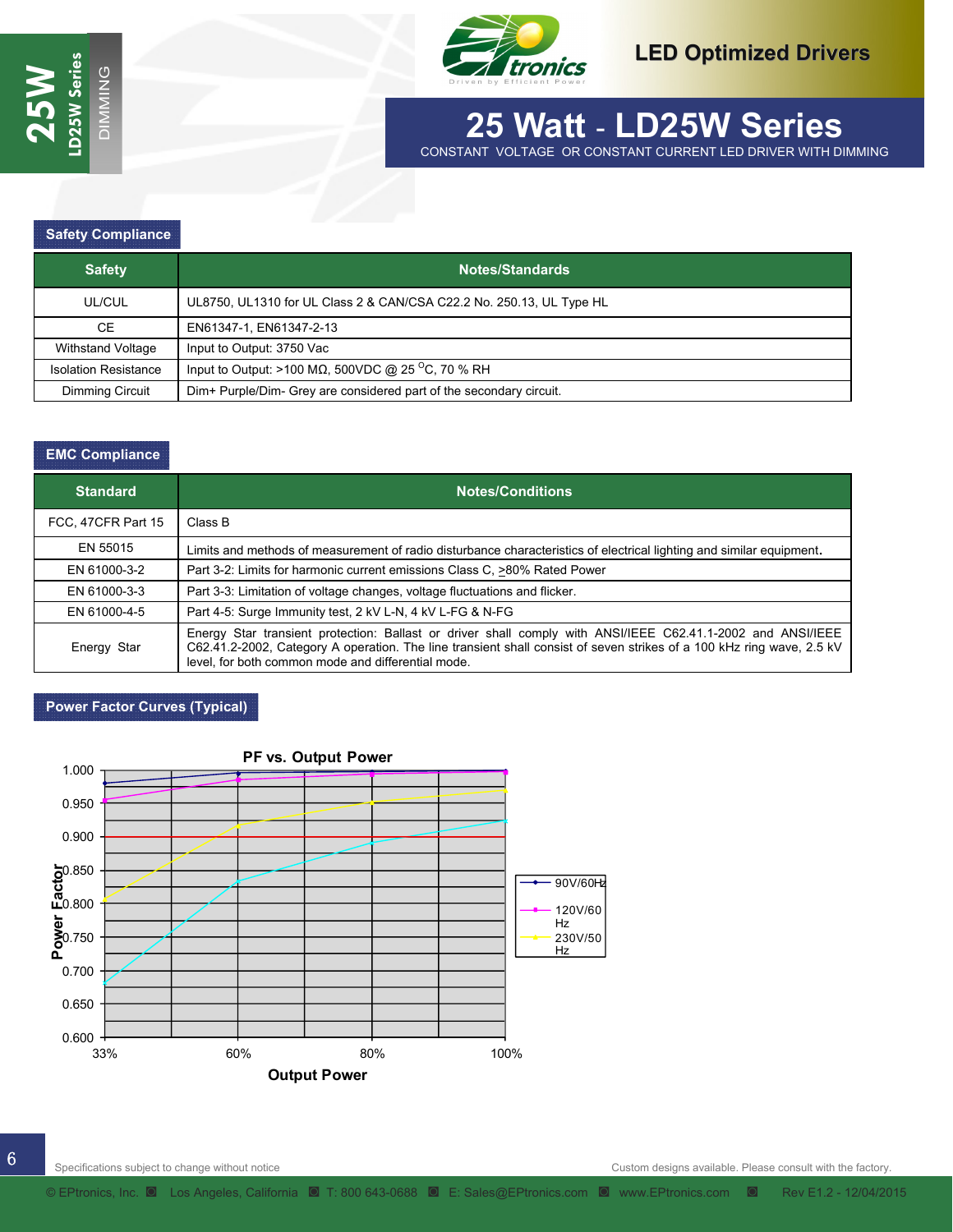

**LED Optimized Drivers**

## **25 Watt** - **LD25W Series**  CONSTANT VOLTAGE OR CONSTANT CURRENT LED DRIVER WITH DIMMING

### **THD Curves (Typical)**



### **Efficiency Curve (Typical)**



7

DIMMING

**LD25W Series** 

LD25W Ser **DIMMING** 

**25W**